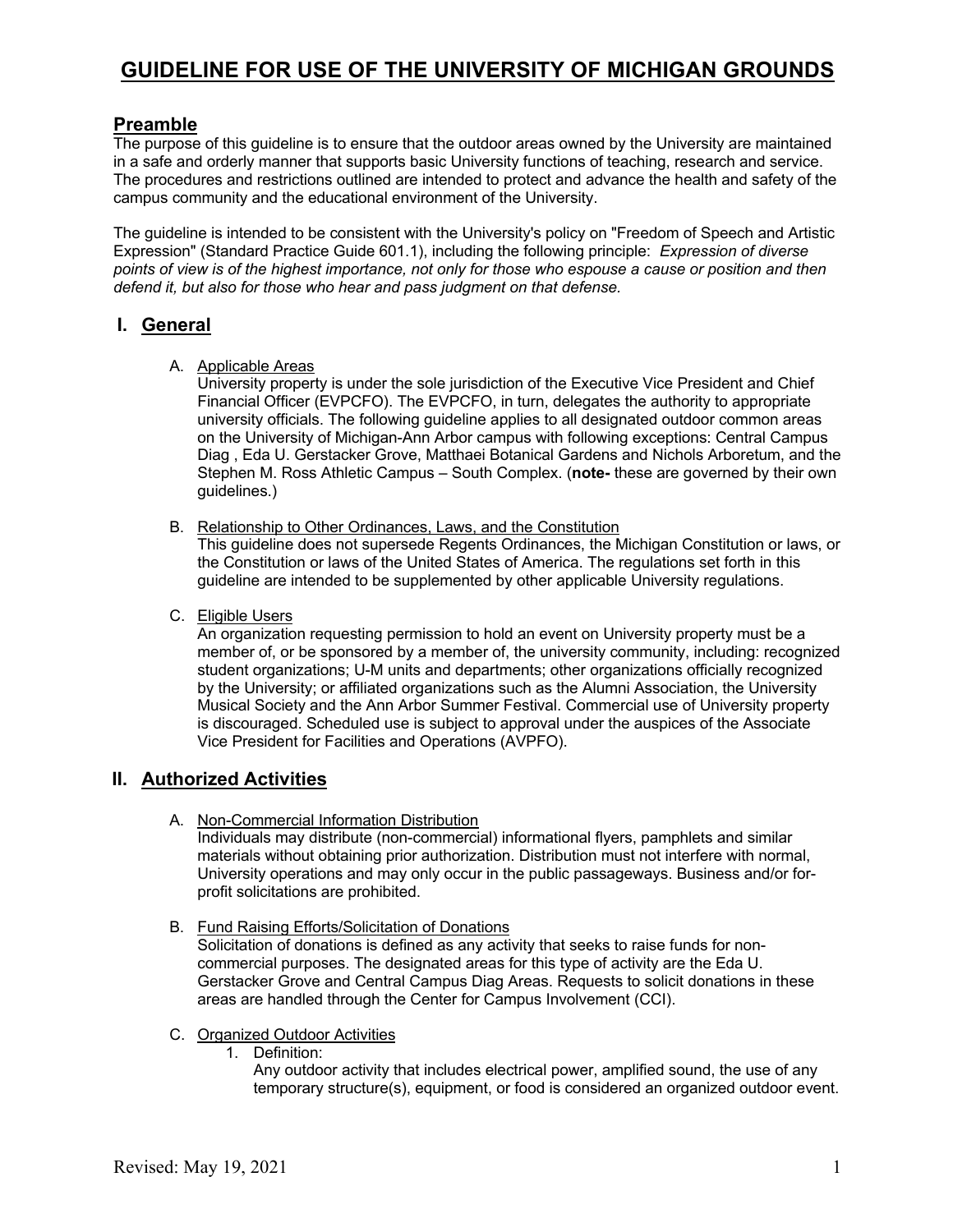#### 2. Guidelines:

- a. The sponsoring organization must meet the criteria of an eligible user as described in Part I., Section C., above.
- b. The AVPFO reserves the right to assign the event to a specific location on the basis of safety, flow of pedestrian traffic, class schedules and other University activities.
- c. An eligible user may not request to occupy a site more than a total of 15 days per month. In general, the event may last no more than seven consecutive days.
- d. In general, only one event per area may occur at the same time on a given day.

### **III. Scheduling**

- A. Scheduling
	- 1. Events should be scheduled by the event organizer at least 30 days in advance. Requests received fewer than 10 days prior to an event may be denied due to lack of adequate planning time. Outdoor common areas may be scheduled for the upcoming year 364 days prior to the event.
	- 2. *'University Days'*  these days are considered special to the University Community and will be set aside for designated users or activities (such as Commencement, Study Days, Examination Days, Martin Luther King Day, Springfest, Welcome Week and Residence Hall Move-In Days). The University of Michigan reserves the right to deny permission for other use during these dates.
	- 3. The University reserves the right to modify or deny a request for the following reasons:
		- a. Conflicts or potential conflicts with other scheduled areas, programs or University business.
		- b. Potential to exceed total capacity limits of the facility or area.
		- c. Inadequate advance planning.
		- d. Inadequate security coverage available due to other scheduling commitments of Division of Public Safety and Security staff.
- B. Form Submission

Outdoor Event Request Form is available from the Office of the AVPFO, on the AVPFO website. The Outdoor Event Request Form must be fully completed by the eligible user and approved by all applicable university authorities BEFORE any use takes place. No advance preparation or advertising should be undertaken prior to the University approval of the Request Form. This Form is a formal agreement between the eligible user and the University. The submission signifies that the University regulations set forth in this policy, as well as any other applicable regulations, will be adhered to by the eligible user, including each of its members and the individuals submitting on behalf of the eligible user. The approved permit form must be available at the site at all times.

C. Approval of Applications

Applications will be issued on a first-come, first-serve basis. Applications will be granted or denied using the framework provided in this guideline.

D. Cost Reimbursement

An eligible user must have sufficient funds available to reimburse the University for applicable costs associated with the event, including, but not limited to, services provided by Architecture, Engineering & Construction (AEC), Custodial & Grounds Services (CGS), Environmental, Health & Safety (EHS), Logistics, Transportation & Parking (LTP),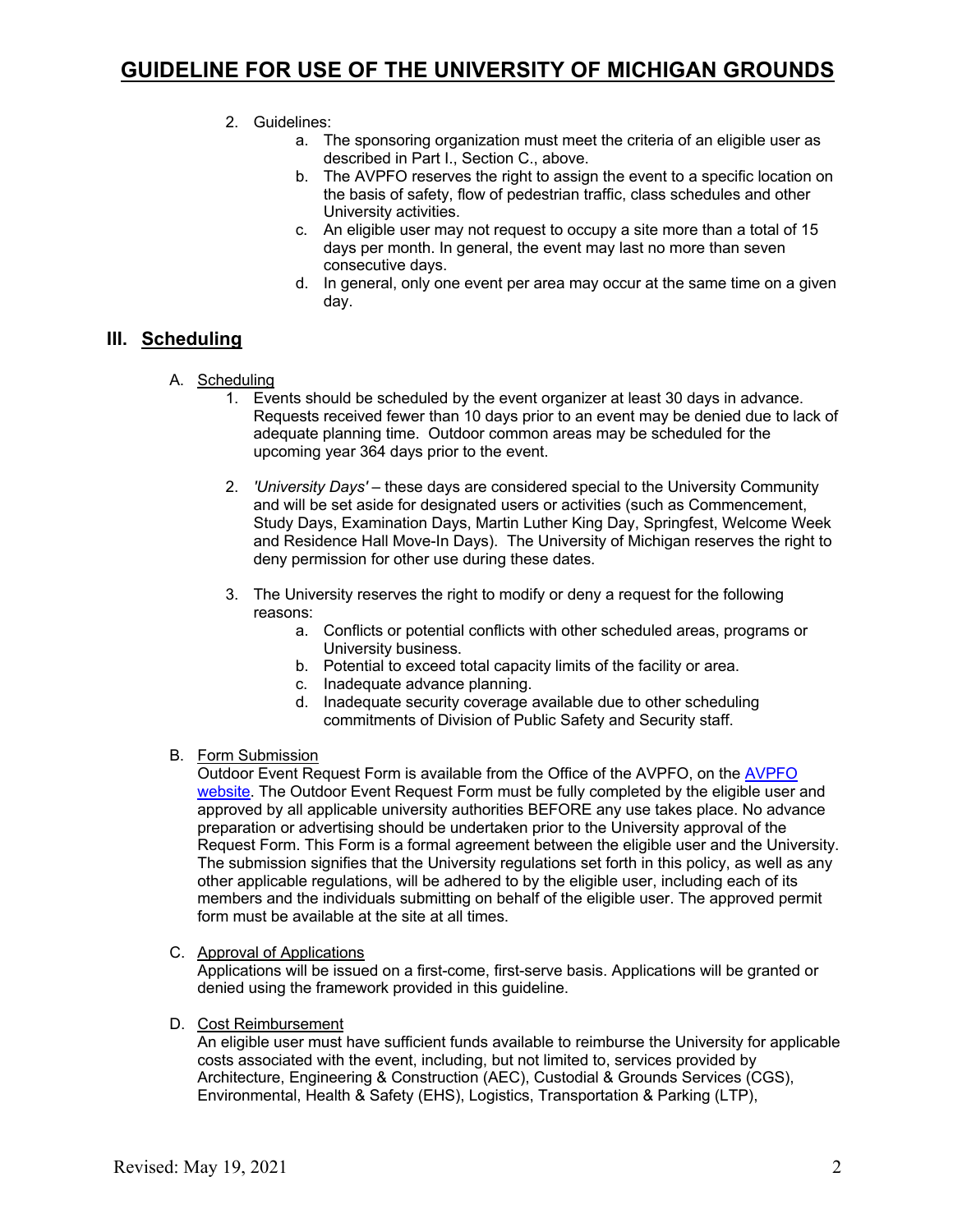Maintenance Services, Office of Campus Sustainability (OCS), Operational Support (OS), Real Estate Office, Utilities, Division of Public Safety and Security (DPSS), and Finance - Risk Management. The eligible user should have an agreement in place with the AVPFO prior to the event regarding anticipated costs associated with the event.

A University organization or department will provide the AVPFO with a University shortcode in its application for use. A sponsored organization that is not affiliated with the University should have an agreement in place with the AVPFO prior to the event that clarifies how costs associated with the event will be paid to the University.

E. Shared Space

When more than one eligible user is scheduled to share a common area at the same time, the eligible users must cooperate and not interfere with the proceedings of other common area events. If scheduled, eligible users sharing the common area become uncooperative, the Office of the Associate Vice President for Facilities and Operations and/or the Division of Public Safety and Security are authorized to revoke approval and terminate the use.

#### F. Cooperation with Schools, Colleges and Departments

When a request is received to use an outdoor area that is part of a school, college or department, the AVPFO will notify the appropriate unit(s). The AVPFO will work in conjunction with the unit to approve or deny the request.

### **IV. Special Regulations**

All applicable laws, ordinances, regulations and guidelines must be followed when holding an event on University of Michigan grounds. Following is specific information for sales, noise control and amplification:

#### A. Sales and Solicitations

In general, sales are prohibited on University of Michigan grounds. However, Chief Financial Officer (CFO) may grant exemptions to Article IX Sales and Solicitations, Regents of the University of Michigan Ordinance. The EVPFO has delegated the authority to grant exemptions to the Associate Vice President for Facilities and Operations.

Sales of food and beverage items are permissible in some areas with prior written approval, when the serving of such items is a supporting activity to the overall event. The following guidelines apply:

- 1. The sponsoring organization must have food and beverage service methods approved by UM Environmental, Health and Safety.
- 2. The approved application must be kept on-site and available at all times during the event.
- 3. The activity must not interfere with normal University operations.
- 4. Exchange of currency may require additional security. Note: all security assignments are determined by DPSS.
- 5. The AVPFO reserves the right to assign the activity to a specific location.
- B. Noise Control

Noise generated during use of University of Michigan grounds is regulated by Article XV Noise Control, Regents of the University of Michigan Ordinance, which includes a decibel limit of 71 dB(A) from 7:00 am to 10:00 PM, and 61 dB(A) from 10:00 PM to 7:00 am. The EVPFO has delegated the responsibility for granting exemptions to the Associate Vice President for Facilities and Operations. An eligible user should apply to the AVPFO for an exemption at least 30 days prior to the proposed event. Requests received fewer than 10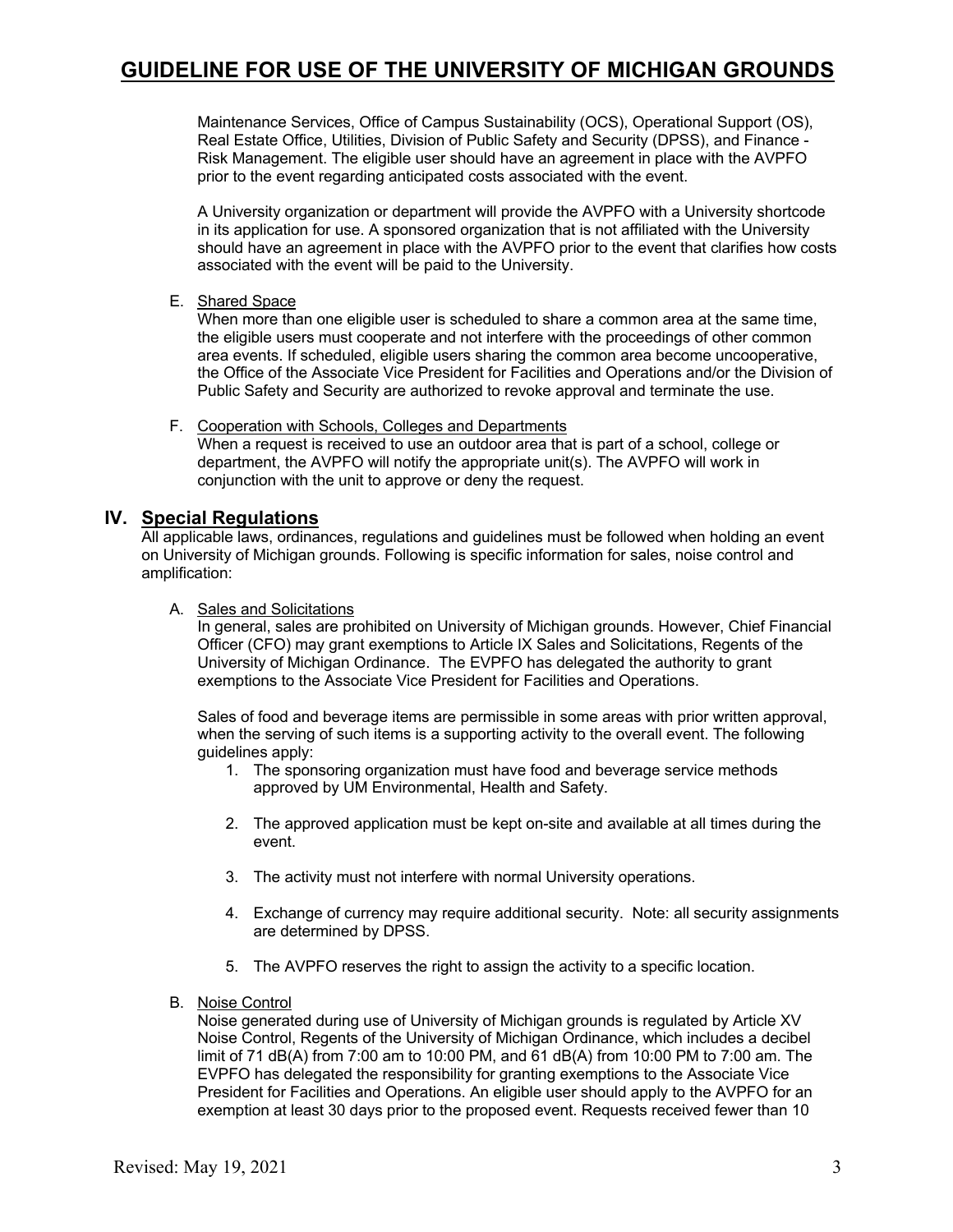days prior to an event may be denied due to lack of adequate planning. The approved application must be kept on-site and available at all times during the event.

C. Amplification

Speeches, music and other sound may be amplified in some areas with prior written approval from the Associate Vice President for Facilities and Operations. The following regulations apply:

- 1. General Exemption: Non-powered and powered amplification are allowed daily between 12:00 p.m. and 1:00 p.m. without prior approval.
- 2. Temporary Exemptions: A temporary exemption from the maximum permissible sound levels is possible if the activity is in the public interest and there is no feasible and prudent alternative (see Article XV, Section 8.2, of the Regents Ordinance for the factors to be considered in granting a temporary exemption). When temporary exemptions are granted they will be issued in writing.

If the eligible user exceeds the temporary exemption, the eligible user will be informed by the Division of Public Safety and Security, the AVPFO or its designee of the violation and be directed to comply. In the event of further failure to comply, the AVPFO or its designee, or the Division of Public Safety and Security, are authorized to revoke the exemption, terminate the use and/or take any other authorized action, which may include disapproval of future requests for use.

3. Amplification is prohibited outside of the general exemption time of 12:00 pm to 1:00 pm on designated study and exam days.

### **V. Elements of an Event**

When a request is approved, the eligible user will receive written approval from the Office of the Associate Vice President for Facilities and Operations that will outline conditions of approval for the event. It also will include a list of applicable University departments that may need to participate in planning the event. The eligible user should have an agreement in place with the AVPFO prior to the event regarding expected costs associated with the event. University departments that may be involved include, but are not limited to, the following:

- A. Environmental, Health and Safety (EHS)-
	- *1. Food Safety-*

Food Safety shall participate in the planning of events that serve food. If deemed appropriate by Food Safety, departmental personnel may be required to be present during the event.

*2. Fire Safety-*

Any requests for open flames on University Grounds (examples: cooking grills, camp fires, etc) must be reviewed by the University's Fire Marshall.

- B. Logistics, Transportation and Parking (LTP)-
	- 1. *Parking -*

LTP shall participate in planning events that require any use of parking spaces, parking lots, parking structures, the need to reroute bussing schedules, and any special parking permit requests.

- 2. *Moving & Trucking (M&T) –* M&T offers the service of renting tables and chairs for events. The user may be asked to provide a University shortcode to ensure the funds required are available.
- C. Architecture, Engineering and Construction-

Construction is an ongoing process at the University of Michigan. In general, construction schedules cannot be changed to accommodate events.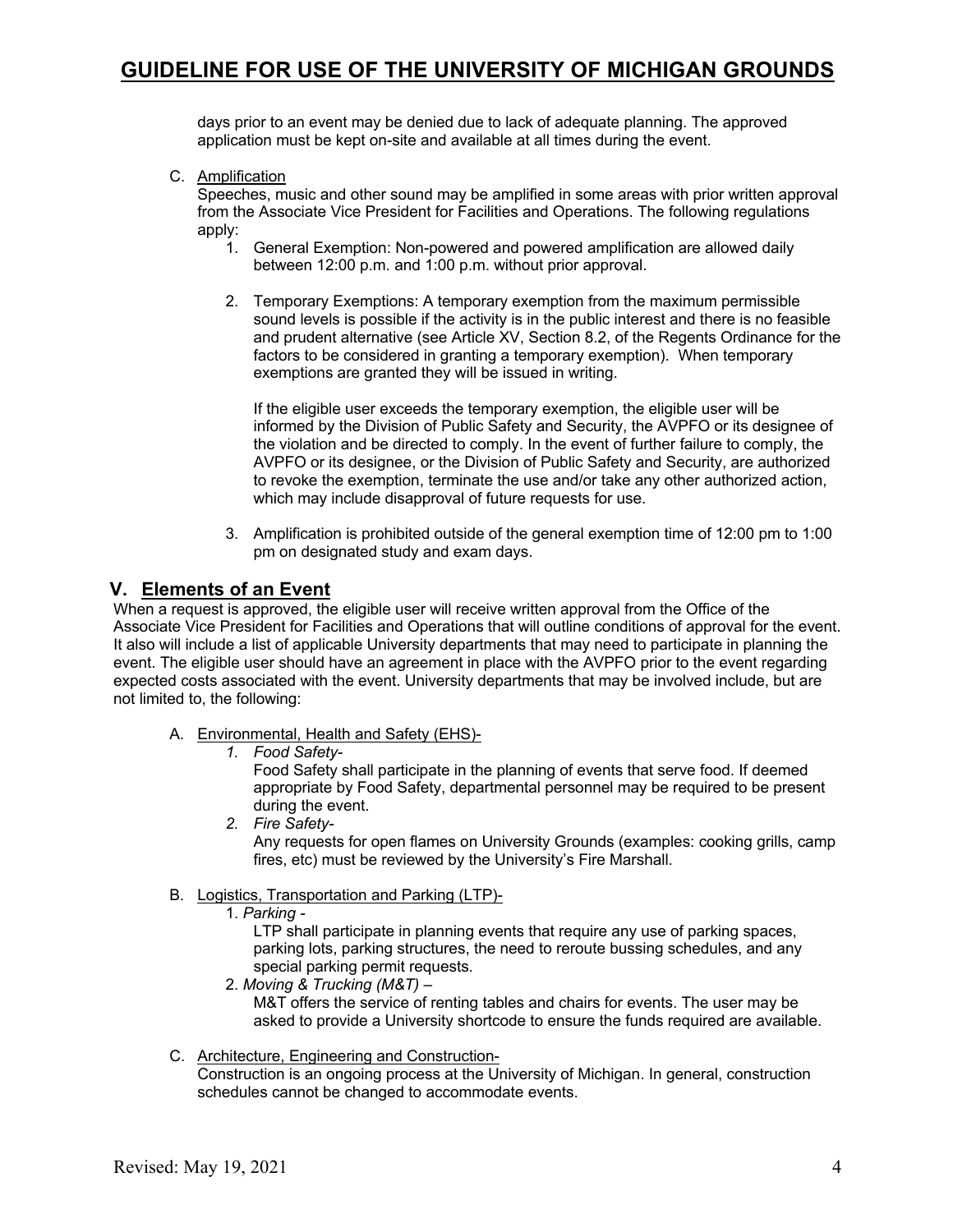### D. Custodial & Grounds Services -

Grounds and Waste Management will assist with sprinkler shut-off, temporary trash containers, waste removal, and grounds clean-up after the event if necessary. The user may be asked to provide a University shortcode to ensure the funds required are available.

- E. Maintenance Services
	- *1. Power and Electrical Equipment-*

Electricity for amplification or other authorized use by calling the F&O Service Center (FSC) and obtaining a work order. Five working days advance notice is required for the scheduling of electrical connections. Fees will be assessed to the sponsoring organization for power costs and the labor for set-up and removal of equipment. Labor charges will be assessed at a rate of 1.5 times the normal rate for work performed on Saturdays, Sundays, or other designated University holidays.

#### *2. Tents and Other Structures-*

The following applies to temporary structures, raised platforms, shanties, tents/canopies and other three-dimensional constructions to be used in conjunction with an activity or used independently. Space limitations require that temporary, three-dimensional structures be restricted in size, and number. Event coordinators are to work through the preferred vendors list for tent rentals. Also, F&O Event Coordinator will determine proper placement of all tent/structures.

a. Safety:

All temporary structures will be sturdy and constructed with safe materials. In no case shall a temporary structure contain divided interior spaces, walls, or other features which may allow assailants or others to hide.

b. Diagram:

All requests for structures require a diagram detailing the size and construction of the structure, with particular emphasis placed on proposed compliance with safety regulations. Diagram must be submitted at the time of application and request for use of space.

- c. Standard Characteristics of Approved Tents/Canopies:
	- A size no greater than 10' x 10' per unit (though more than one unit may be used at a time to gain coverage area).
	- Self-standing or self-supported (requiring no use of wires, cables or other supporting materials).
	- Sturdy, non-dangerous construction (prevention of collapse).
	- No use of stakes or other driven-in anchors on tents/canopies under 60 feet wide (weight bags are acceptable and encouraged).
	- Capable of rapid set-up and removal without excessive equipment.
- d. Limited Use:
	- Temporary structures, including tents/canopies, shall not be inhabited, or otherwise used as long-term shelters.
	- Temporary structures may not occupy a site more than a total of 10 days per month.
- e. Maintenance:

Upkeep of the structure is the responsibility of the eligible user, the individuals signing on its behalf and/or its members. Eligible users are required to keep the immediate area free of litter and to remove all their materials from the area upon completion of use. Trees and shrubs shall not be used as structural supports. Damage to grass, trees, or shrubs resulting from the erection or use of a Temporary Structure shall be repaired/replaced at the expense of the eligible user, the individuals signing on its behalf, and/or its members. Structures that are not taken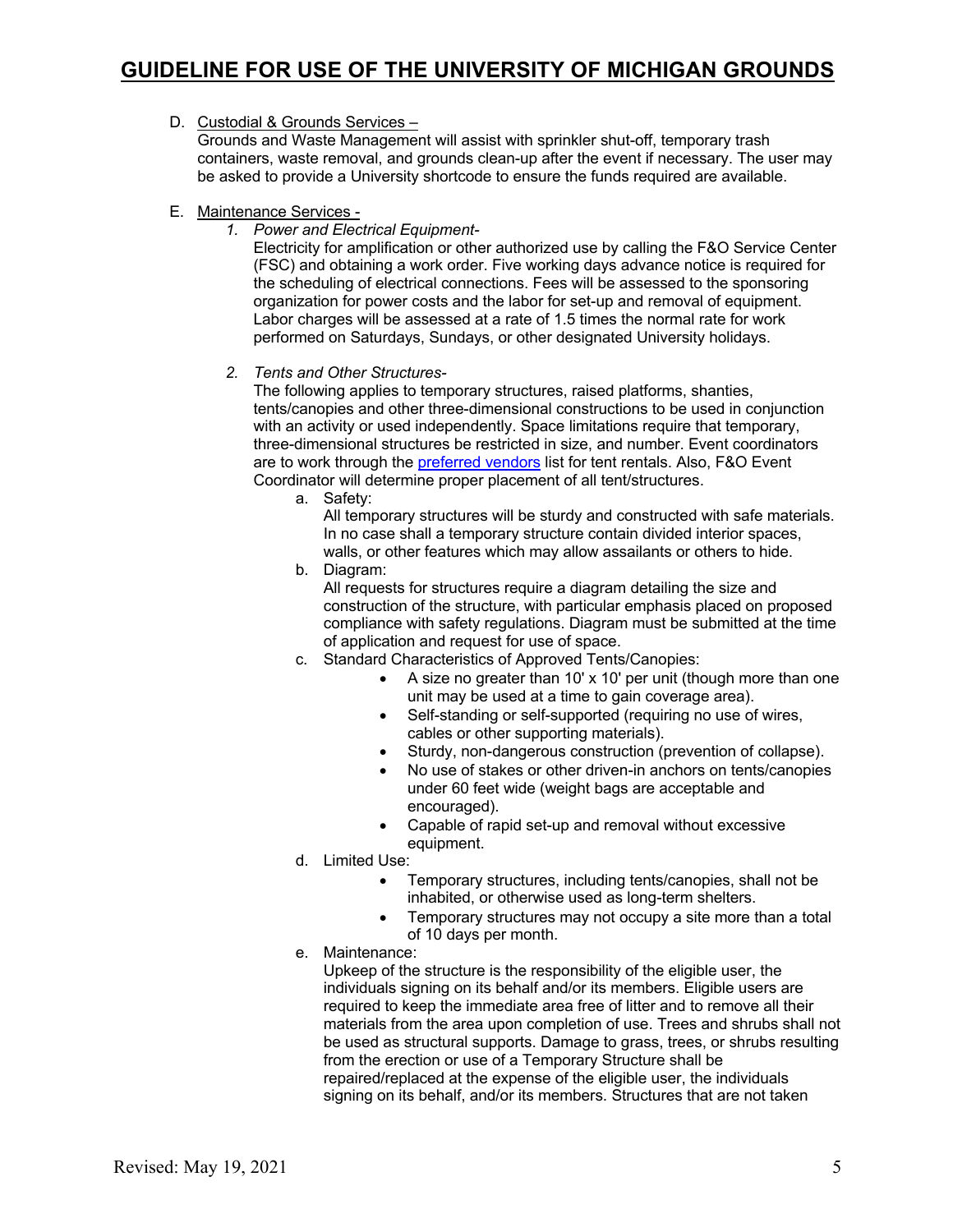down and removed by the eligible user at the end of the event will be removed by the University with costs assessed to the eligible user, the individuals signing on its behalf and/or its members.

f. Security:

Division of Public Safety & Security must be contacted to make arrangements for security services to watch any tent left over night.

- F. Division of Public Safety and Security (DPSS)-
	- *1. Security-*

DPSS is responsible for safety and security issues on campus. To help minimize the risk of safety and security-related occurrences, the presence of DPSS officer may be required at events on campus. DPSS should be involved early in the planning process so that appropriate staffing needs may be considered. Staffing for events will be determined after a throughout assessment of the event plans has been made. The number of officers staffed at an event may vary based on several factors including, but not limited to: estimated number of attendees, the nature of the event, methods of outreach and advertisement, and past history of the event or similar events. If any tent/structure is approved to be left up overnight, DPSS must be contacted to arrange for overnight tent security. All security-related costs are the responsibility of the eligible user.

*2. Emergency Management-*

*Emergency Management serves the University of Michigan community by preparing for, protecting against and responding to broad range of emergencies that could impact our people, operations and environment. Also, facilitating partnerships and coordination with internal UM units as well as local, state and federal partners.*  Staffing for events will be determined after a throughout assessment of the event plans has been made.

G. Finance -

Risk Management Department mission is to minimize the adverse effects of loss due to accidents or other unforeseen events. As a result, Risk Management will determine what events will be covered by the University and what events may need additional insurance.

### **VI. Compliance**

Compliance with all applicable laws, ordinances, regulations, policies and guidelines is the responsibility of the eligible user. Eligible users include individuals signing the application for use, members of the sponsoring organization, and individuals or organizations sponsoring a non-affiliated group. Eligible users are responsible for the conduct of their events, according to the principle of shared responsibility as outlined below.

Approval for use may not be transferred or used in any manner in which an eligible user effectively transfers approval for use to any other group or individual.

Failure to comply with these or other applicable regulations or failure to reimburse the University for costs incurred in connection with an approved use may result in revocation of permission to use University grounds or facilities for the remainder of the term and/or for future terms. The Associate Vice President for Facilities and Operations shall implement this part of the guideline and shall determine the degree of responsibility of an eligible user for violations of this guideline or other applicable regulations as follows:

#### A. Shared Responsibility

The University of Michigan is committed to developing policies and procedures that support the idea that responsibility for activities taking place on University property is shared by the user and the University. Therefore, when determining responsibility of an eligible user for a violation or non-compliance with the Guideline for Use of the University of Michigan Grounds or other applicable regulation by attendees, participants, speakers, eligible users, or members of eligible user organizations, the following factors should be considered: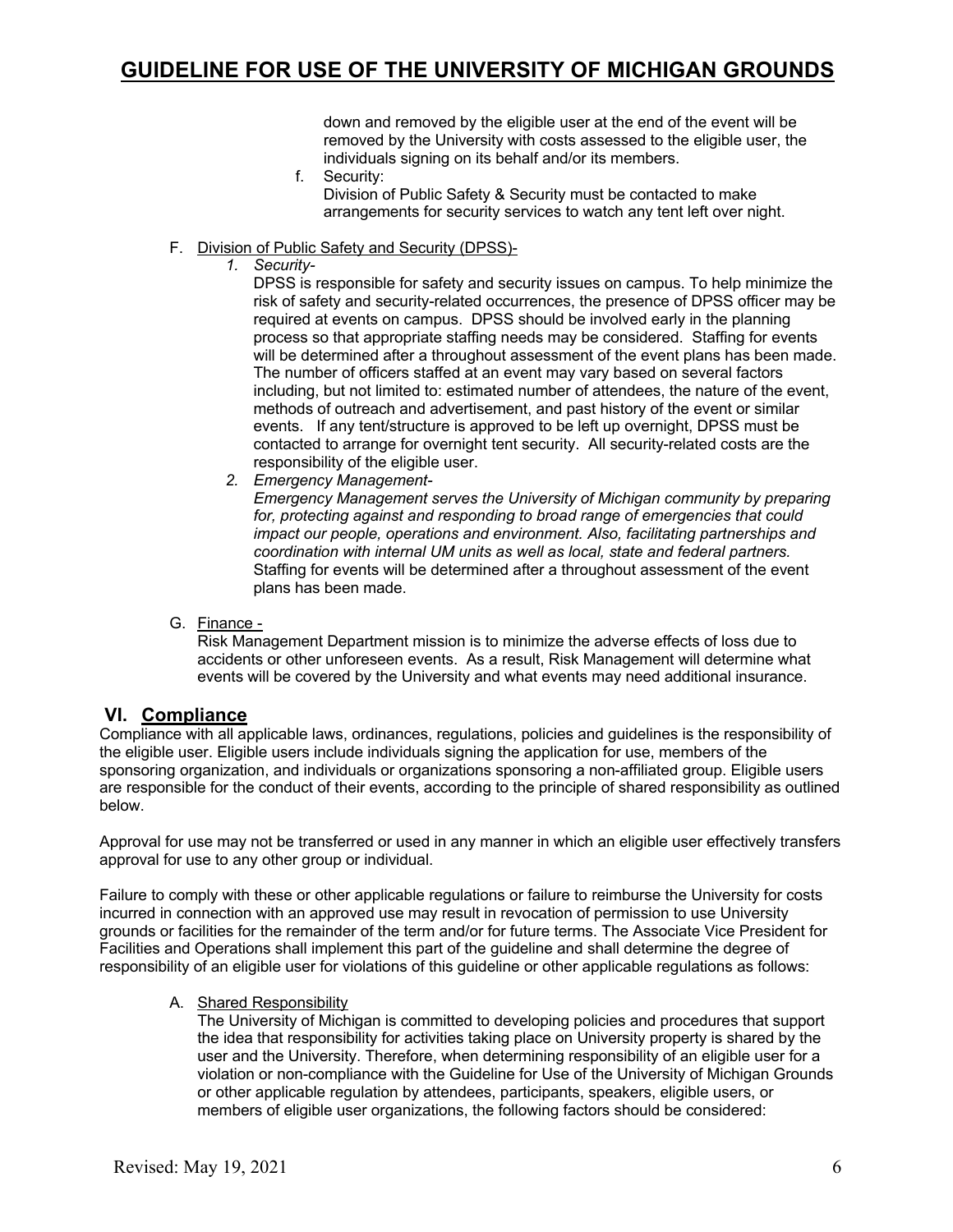- 1. Proper, thoughtful prior planning. This may include but is not limited to:
	- a. Timeliness of planning the event and scheduling space.
	- b. The accurate estimate of expected attendance, and procedure used to estimate, as they apply.
	- c. The provision/planning for an appropriate number of support personnel (may include members of the sponsoring group and/or University personnel).
	- d. Proper contingency plans in place for use when unexpected circumstances occur.
	- e. Any other steps taken to minimize the risks of incidents or non-compliance, such as incorporating guidelines/regulations into advertising.
- 2. Proper actions conducted during the event to discontinue or minimize the impact or scope of a violation. This may include, but is not limited to:
	- a. The announcement and/or distribution of guidelines or rules to attendees during the event or in response to the violation.
	- b. Direct or indirect efforts by members of parties involved to stop or minimize the impact and scope of the violation.
	- c. Proper, timely notification of additional safety and security resources to respond to the violation, if applicable. These resources may include support from the following offices: Division of Public Safety & Security, the Dean of Students, Pierpont Commons, and Center for Campus Involvement.
	- d. The identification of the person(s) causing the violation and their relationship to the eligible user.
	- e. The events (if known) causing, contributing to, or leading to the violation.
- 3. Proper steps taken after the violation to minimize the impact and/or scope of a violation. This may include, but is not limited to:
	- a. Cooperation with University officials, law enforcement personnel, and any other persons seeking information and/or help in an official capacity.
	- b. The repayment and/or admission of any damages or charges that are uncontested by the parties involved.
- B. Suspension of an Activity or Event

Within the parameters of Standard Practice Guide 601.1, "Freedom of Speech and Artistic Expression," an activity or event may be suspended if the speakers, eligible user, or persons responsible for the event directly threaten public health and/or safety, unreasonably interfere with the operations or use of University buildings or grounds, damage University buildings or grounds, or violate the terms and conditions of the permit and/or this policy.

Individuals attending an activity or event may be removed if they engage in criminal activity at the event or if they unduly interfere with the freedom of expression or communication of the speakers.

- C. Reimbursement for Costs
	- 1. *Eligible Costs*:

The University will assess those individuals directly responsible for the following costs including but not limited to: litter pick-up, repair or replacement of damaged trees, grass and shrubbery; removal of paint on buildings, columns, sidewalks or any other surface; removal of signs and banners; removal, storage or other disposition of any three-dimensional structure; costs incurred through any other damage, destruction or defacement of University property.

*2. Payment of Costs:*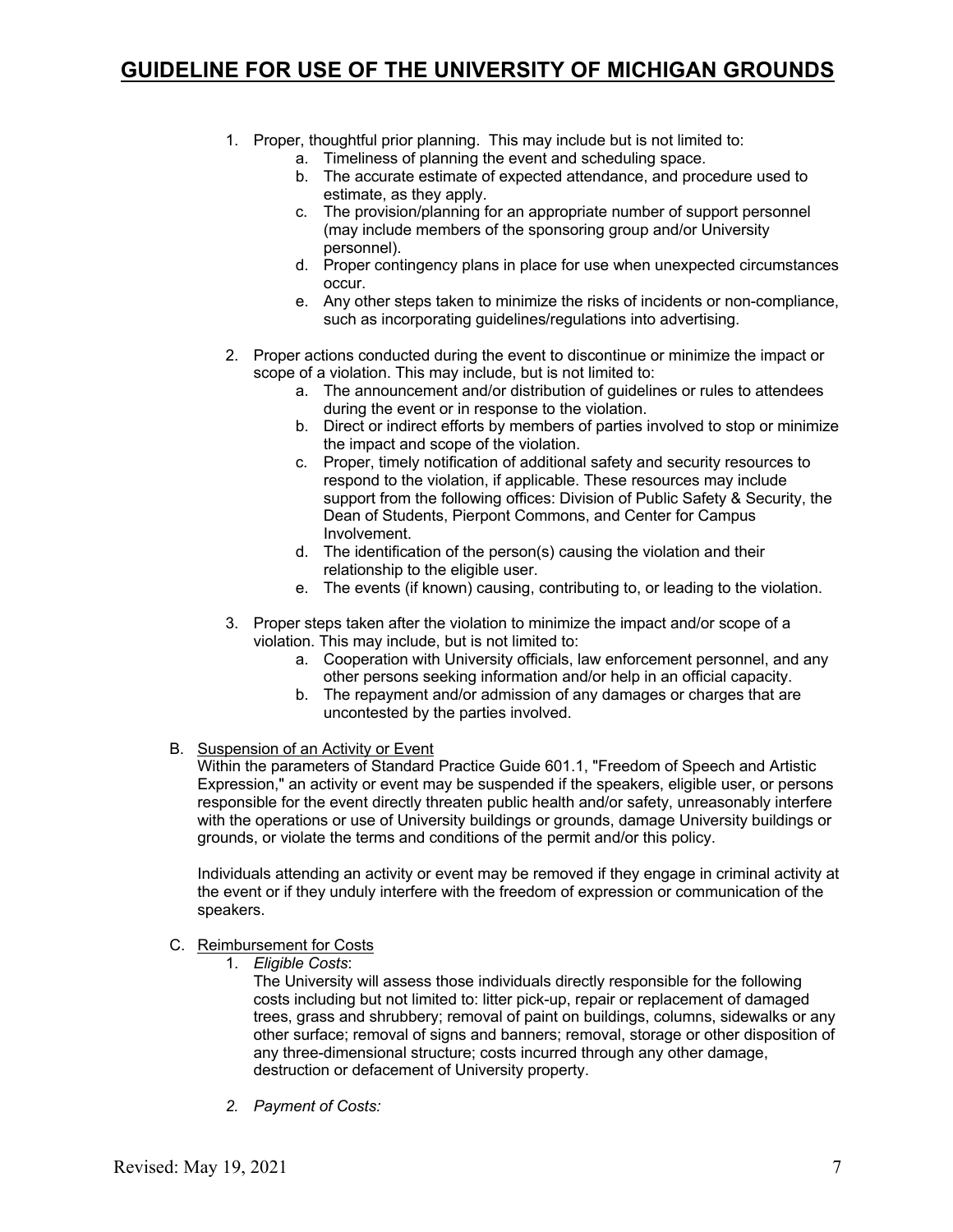Eligible costs will be billed directly to the organization, the individuals signing on its behalf, and/or its members when the costs exceed the amount of the estimate or costs may be billed to those individuals directly responsible.

### **VII. General Prohibited Uses**

Prohibited uses include, but are not limited to:

A. Threats to Health or Safety

Any event, activity, furnishing or structure that threatens the health, safety or environment of the University community or its functions as an institution of teaching, learning and research is a prohibited use. Examples of such hazards include, but are not limited to:

*1. Health-*

Examples of health risks include, but are not limited to: trash, garbage or other decaying materials.

*2. Safety-*

Examples of safety hazards include, but are not limited to: enclosures in which assailants or others can hide, objects that cause tripping or other hazards, exposed electrical lines, sharp edges or protruding nails, scaffolding or other raisers over three feet without safety railings, and displays that have not safely been maintained. Safety hazards are caused by displays that block or obstruct pedestrian or vehicular circulation routes and displays that interfere with the proper maintenance of the campus (e.g., snow removal, care of landscapes and trash removal). Safety can be endangered by crowds that exceed the capacity limits of the assigned space.

#### B. Obstructions

All handicapped and non-handicapped accesses, firelanes, ramps and railings to buildings must remain unobstructed at all times.

#### C. Ecological Damage

An eligible user is required to keep the immediate area free from litter and to remove all of their materials from the area upon completion of use. Trees, grass and shrubs shall not be altered, damaged or destroyed. Trees and shrubs may not be used to hang signs or banners.

#### D. Damage to University Buildings and Grounds

Examples of property damage include, but are not limited to: breaking or uprooting of trees or shrubbery, painting on buildings, columns, sidewalks or any other surface; defacing buildings, columns, sidewalks or any other structure; or in any other way damaging any building or other fixture on University property.

#### E. Vehicular Restrictions

In general, motorized vehicles may not be operated on any of the common areas, including sidewalks. A general exception is made for service and emergency vehicles. Exemption from motorized vehicle restrictions must be granted through the Associate Vice President for Facilities and Operations.

F. Graffiti and Improper Postings

Painting, posting, taping or defacing in any manner buildings facades, grounds, structures, walkways, walls or trees is not allowed. Chalking with water soluble chalk is allowed on University sidewalks and plazas. Chalking is prohibited on other University property including, but not limited to, buildings, columns, seating walls, steps and other surfaces, structures and fixtures. The University has no responsibility for maintaining or removing chalk placed on sidewalks and plazas.

#### G. Banners